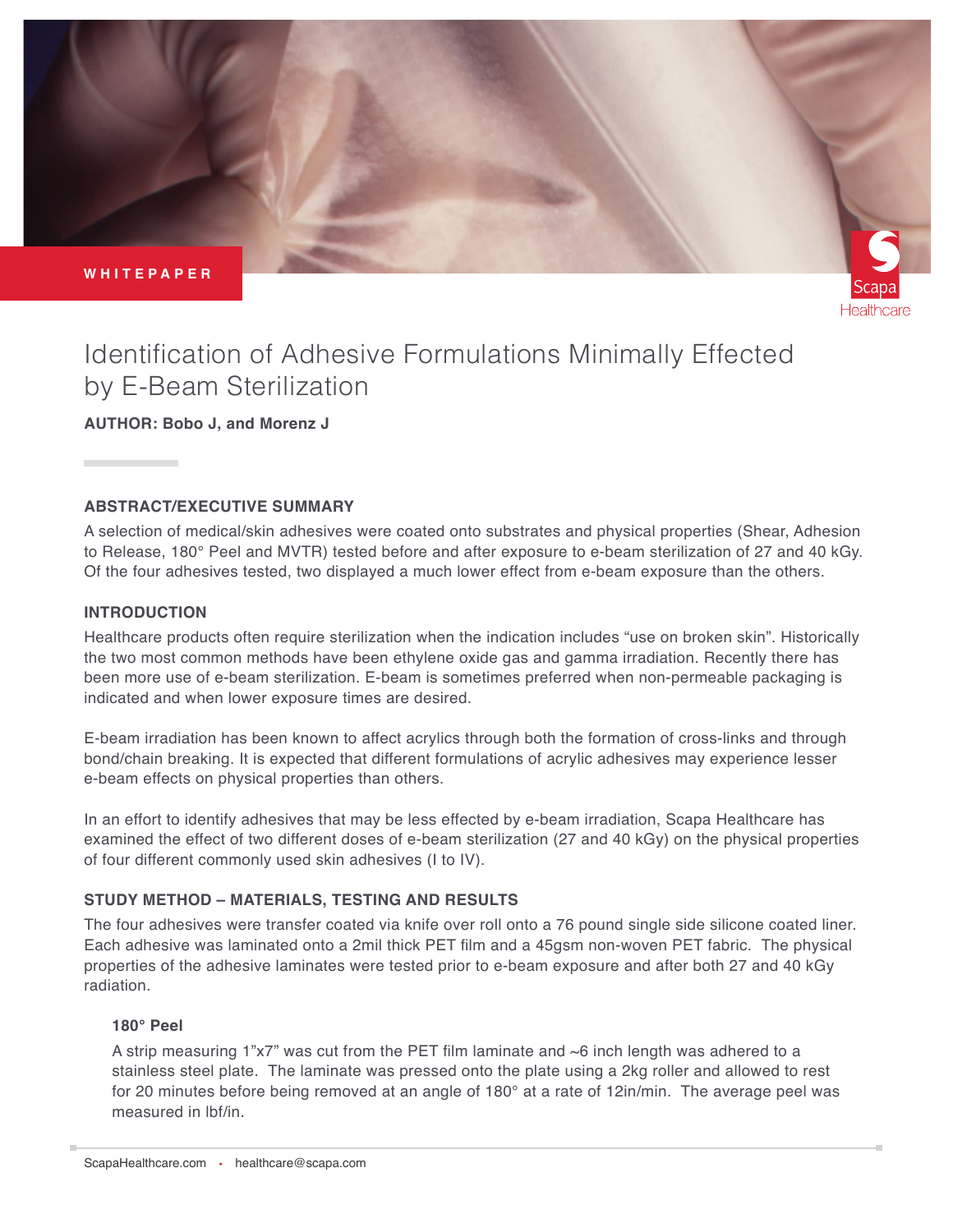| <b>ADHESIVE</b> | DOES (kGy) | <b>VALUE PRE</b> | <b>VALUE POST</b> | % CHANGE |
|-----------------|------------|------------------|-------------------|----------|
|                 | 27         | 2.93             | 2.72              | $-7.3%$  |
|                 | 40         | 2.45             | 2.14              | $-12.6%$ |
| Ш               | 27         | 3.46             | 3.08              | $-11.0%$ |
| П               | 40         | 3.64             | 3.38              | $-7.1%$  |

| <b>ADHESIVE</b> | DOES (kGy) | <b>VALUE PRE</b> | <b>VALUE POST</b> | % CHANGE |
|-----------------|------------|------------------|-------------------|----------|
| $\mathbf{III}$  | 27         | 1.76             | 1.73              | $-1.6%$  |
| $\mathbf{III}$  | 40         | 1.76             | 1.53              | $-13.5%$ |
| IV              | 27         | 3.44             | 2.88              | $-16.1%$ |
| IV              | 40         | 3.44             | 2.88              | $-25.0%$ |

#### **4.4psi Static Shear**

A strip measuring 1"x3" was cut from the PET film laminate and was adhered to a stainless steel plate such that an area of ½"x1" of laminate was contacting the plate. The laminate were pressed onto the plate using a 2kg roller and allowed to rest for 20 minutes. A 1kg weight was hung from the bottom of the laminate strip and the time until the adhesive released from the plate was measured in minutes.

| <b>ADHESIVE</b> | DOES (kGy) | <b>VALUE PRE</b> | <b>VALUE POST</b> | % CHANGE |
|-----------------|------------|------------------|-------------------|----------|
|                 | 27         | 190              | 711               | 274%     |
|                 | 40         | 209              | 4404              | 2006%    |
| $\mathbf{H}$    | 27         | 689              | 684               | $-0.8%$  |
| $\mathsf{I}$    | 40         | 516              | 781               | $-7.1%$  |

| <b>ADHESIVE</b> | DOES (kGy) | <b>VALUE PRE</b> | <b>VALUE POST</b> | % CHANGE |
|-----------------|------------|------------------|-------------------|----------|
| $\mathbf{III}$  | 27         | 741              | 403               | $-46%$   |
| $\mathbf{III}$  | 40         | 741              | 376               | $-49%$   |
| IV              | 27         | 13               | 498               | $-3830%$ |
| IV              | 40         | 13               | 715               | $-5546%$ |

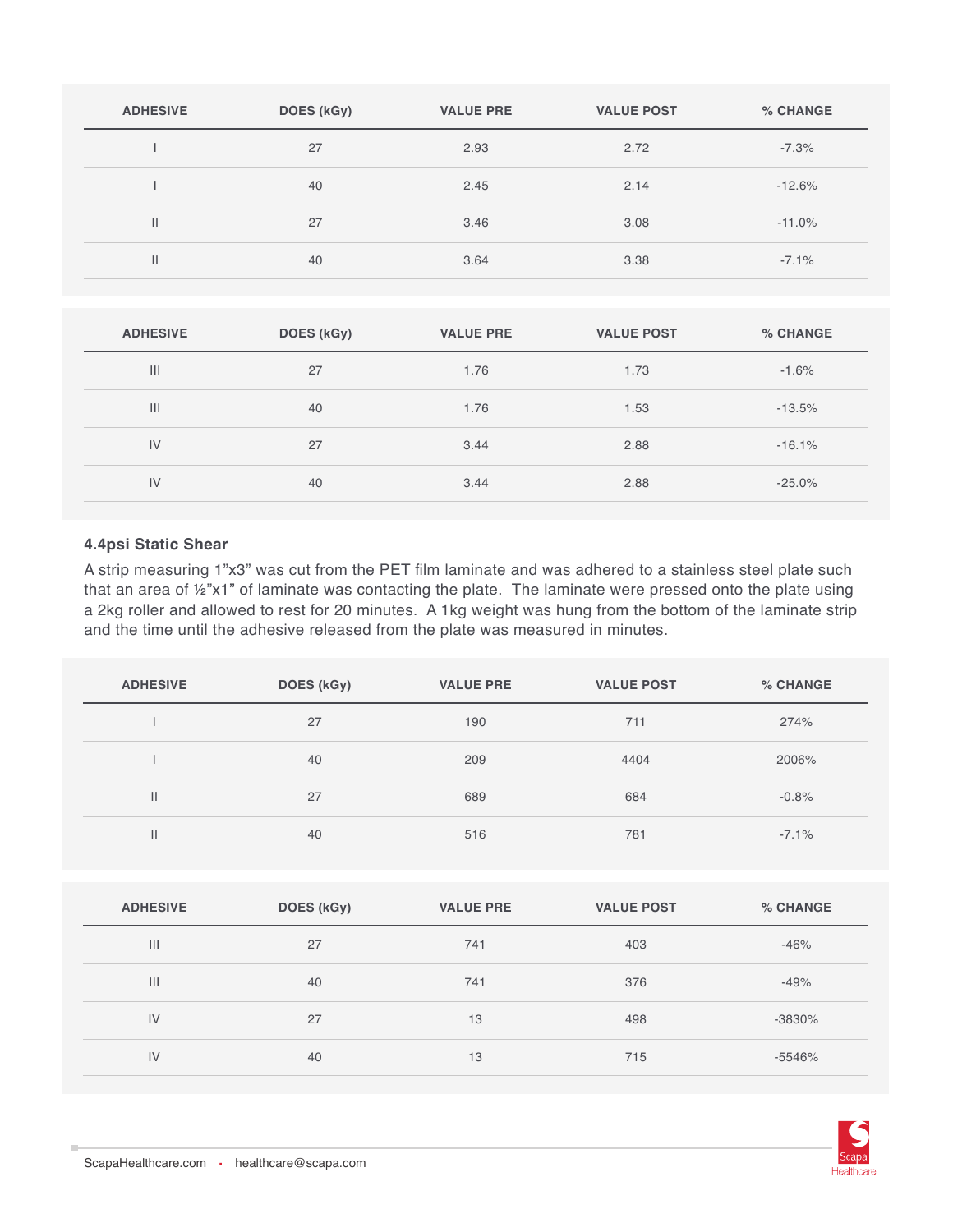#### **Adhesive Release (AR)**

A strips measuring 1"x7" was cut from the PET film laminate and the non-adherent side of the PU film was adhered to a stainless steel plate using 6 inch length of double sided tape. The liner is removed at an angle of 135° at a rate of 300in/min. The average peel was measured in g/in.

| <b>ADHESIVE</b> | DOES (kGy) | <b>VALUE PRE</b> | <b>VALUE POST</b> | % CHANGE |
|-----------------|------------|------------------|-------------------|----------|
|                 | 27         | 51               | 112               | 121%     |
|                 | 40         | 38               | 135               | 256%     |
| $\mathbf{  }$   | 27         | 32               | 62                | 96%      |
| $\mathsf{II}$   | 40         | 33               | 67                | 107%     |

| <b>ADHESIVE</b> | DOES (kGy) | <b>VALUE PRE</b> | <b>VALUE POST</b> | % CHANGE |
|-----------------|------------|------------------|-------------------|----------|
| $\mathbf{III}$  | 27         | 60               | 112               | 89%      |
| $\mathbf{III}$  | 40         | 60               | 141               | 138%     |
| IV              | 27         | 28               | 75                | 170%     |
| IV              | 40         | 28               | 106               | 278%     |

#### **MVTR**

Moisture Vapor Transmission Rate was measured by cutting out 3 inch diameter circles of the non-woven PET laminates and placing them onto upright Thwing-Albert Vapometer MVTR cups containing 100mL of water. The cups were then placed into a chamber at 98.6°F/10%RH and weighed after 1 and 24 hours to calculate MVTR in g/24hr/m2.

| <b>ADHESIVE</b> | DOES (kGy) | <b>VALUE PRE</b> | <b>VALUE POST</b> | % CHANGE |
|-----------------|------------|------------------|-------------------|----------|
|                 | 27         | 634              | 603               | $-4.9%$  |
|                 | 40         | 498              | 527               | 5.7%     |
| $\mathbf{H}$    | 27         | 484              | 518               | 7.0%     |
| $\mathbf{H}$    | 40         | 483              | 498               | 3.1%     |

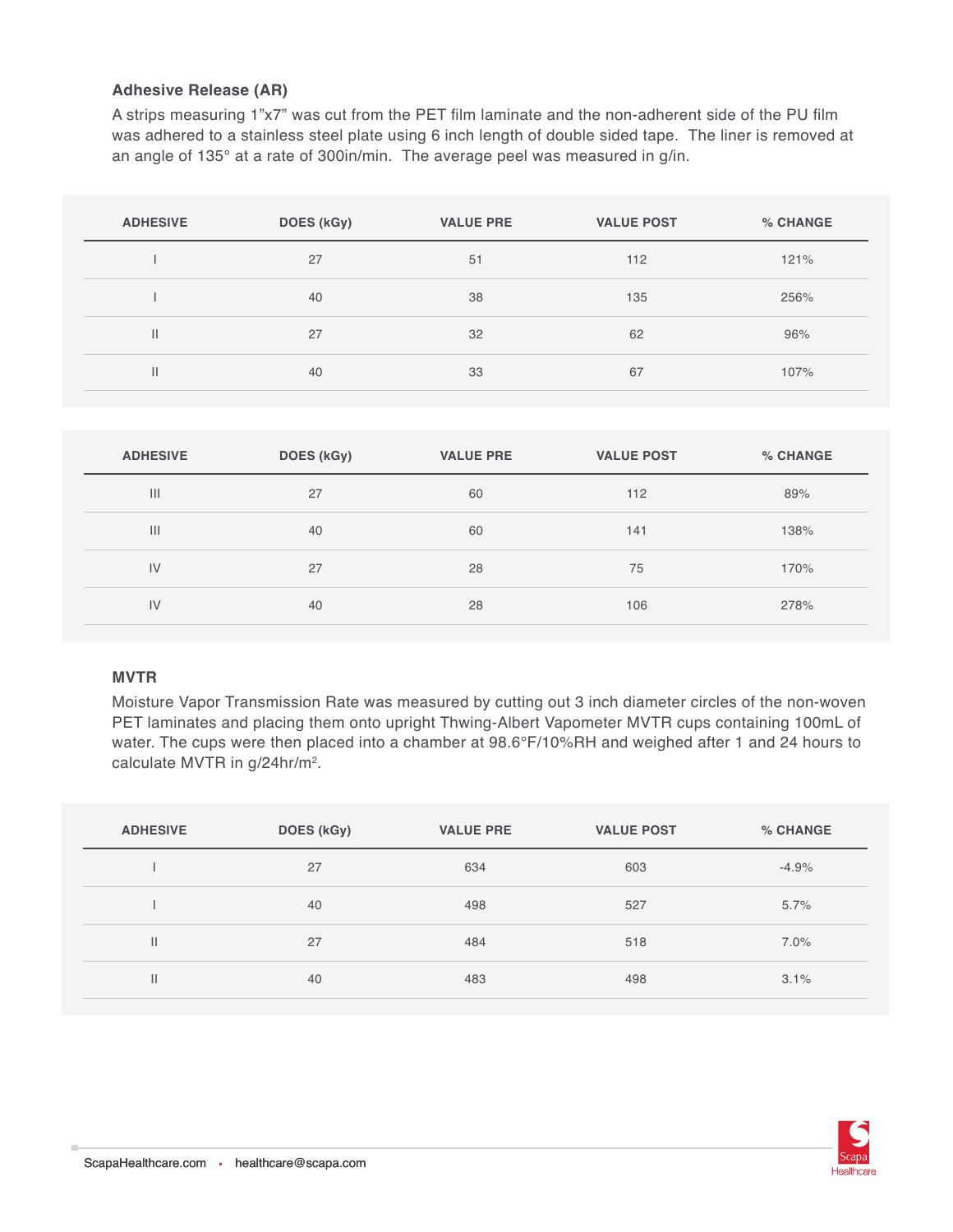| <b>ADHESIVE</b> | DOES (kGy) | <b>VALUE PRE</b> | <b>VALUE POST</b> | % CHANGE |
|-----------------|------------|------------------|-------------------|----------|
|                 | 27         | 564              | 591               | 4.9%     |
|                 | 40         | 564              | 597               | 5.9%     |
| $\mathbf{I}$    | 27         | 484              | 589               | 21%      |
|                 | 40         | 484              | 601               | 24%      |

#### **DISCUSSION**

#### **180° Peel**

All adhesives, accept for adhesive II, displayed a trend of a greater change in peel with increase in e-beam exposure (Graph 1). Adhesive II displayed a reverse of this trend. There was little change (1- 13%) in the 180° peel values after e-beam sterilization for adhesives I, II, and III, whether the e-beam exposure was 27 or 40 kGy. Adhesive IV did display a greater decrease in 180° peel value: 16% after 27 kGy exposure and 25% after 40 kGy exposure.



## **4.4psi Static Shear**

All adhesives accept for adhesive III displayed a trend of a greater change in static shear with increase in e-beam exposure (Graph 2). Adhesive III displayed very little difference in change dependent on the e-beam exposure. There were great differences is static shear for adhesives I and IV: from 274% increase to 5546% increase, while adhesives II and III had much less increase in shear: from a 0.8% decrease to a 51% in-

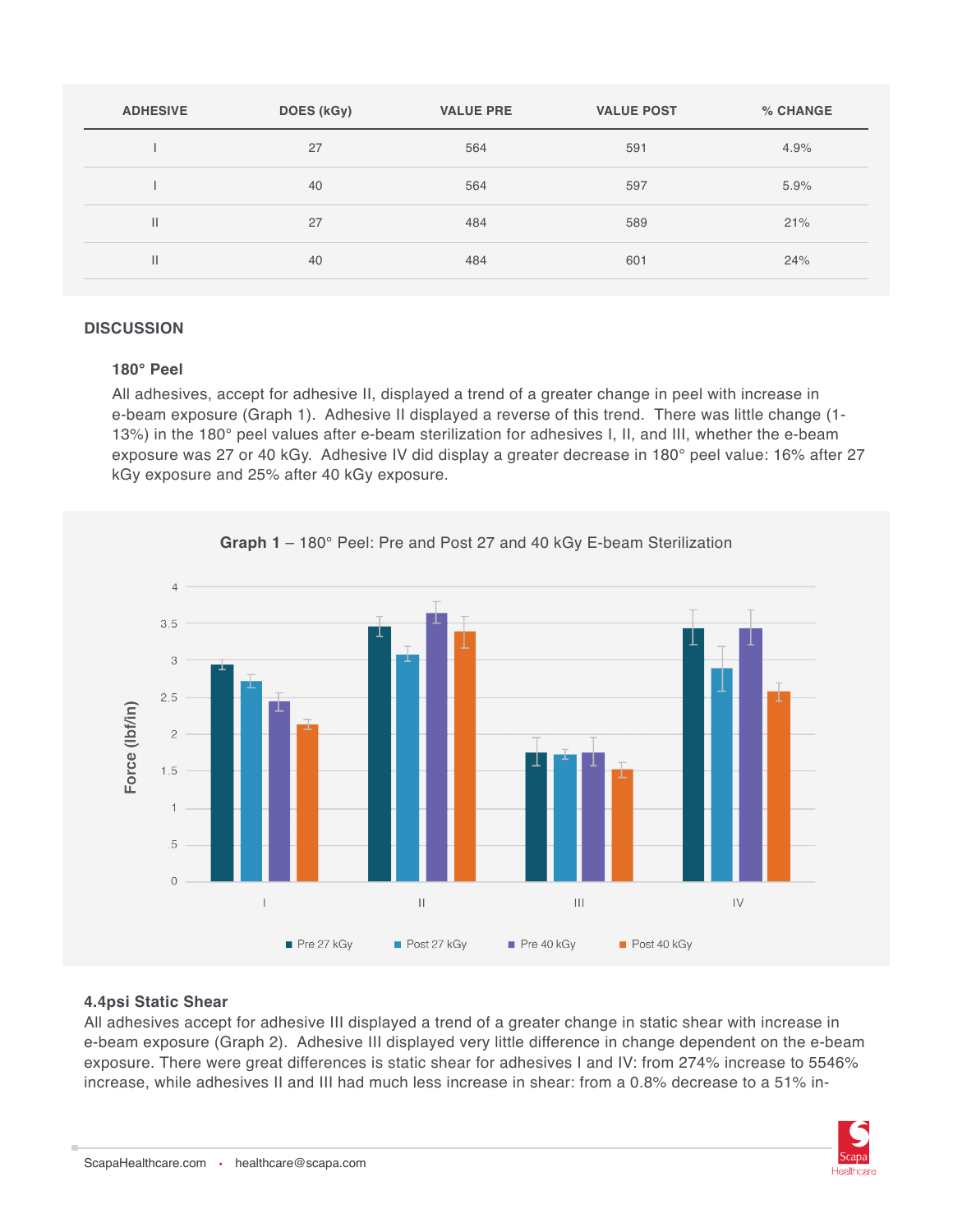crease for adhesive II and from a 46% to 49% decrease for adhesive III. In order to be able to observe all of the data on one graph, these values were plotted on a logarithmic scale.



**Graph 2** – 4.4lb/in Static Shear: Pre and Post 27 and 40 kGy E-beam Sterilization (Log Scale)

## **Adhesive Release (AR)**

All adhesives displayed a trend of a greater change in AR with increase in e-beam exposure, with adhesive II and III displaying the least change in AR and adhesives I and IV displaying greater changes in AR (Graph 3).

The increase in AR is not unexpected. The exposure of silicone coated liners to irradiation is known to cause the silicone to cross-link, leading to higher release forces. To lessen this effect, it is common to specify an easy-release silicone coated liner for products that are expected to undergo radiation sterilization.

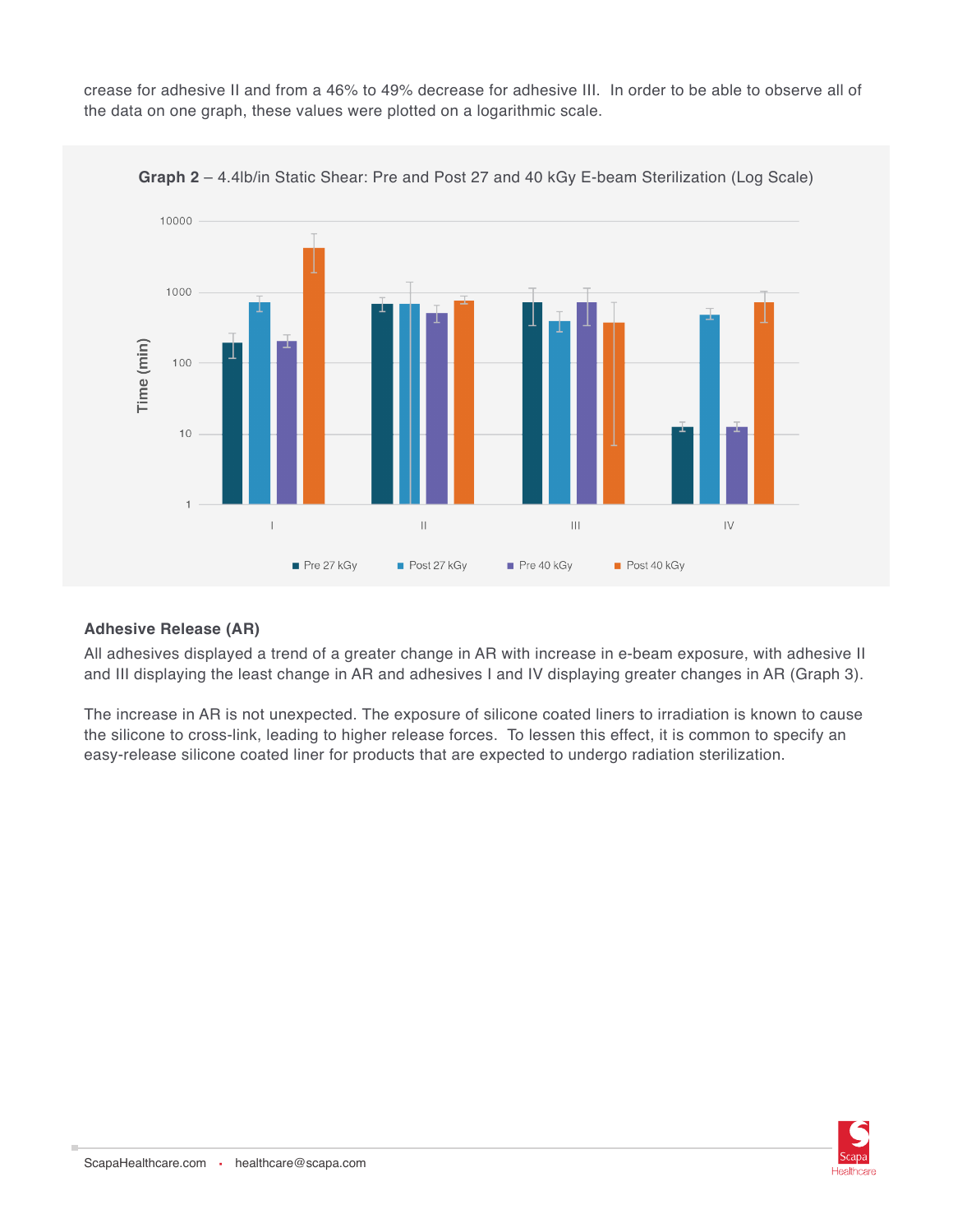

**Graph 3** – Adhesion Release from Liner: Pre and Post 27 and 40 kGy E-beam Sterilization

## **MVTR**

All adhesives, accept for adhesive IV, displayed small (<7%) changes in MVTR. Adhesive IV displayed a 21 to 24% increase in MVTR (Graph 4).